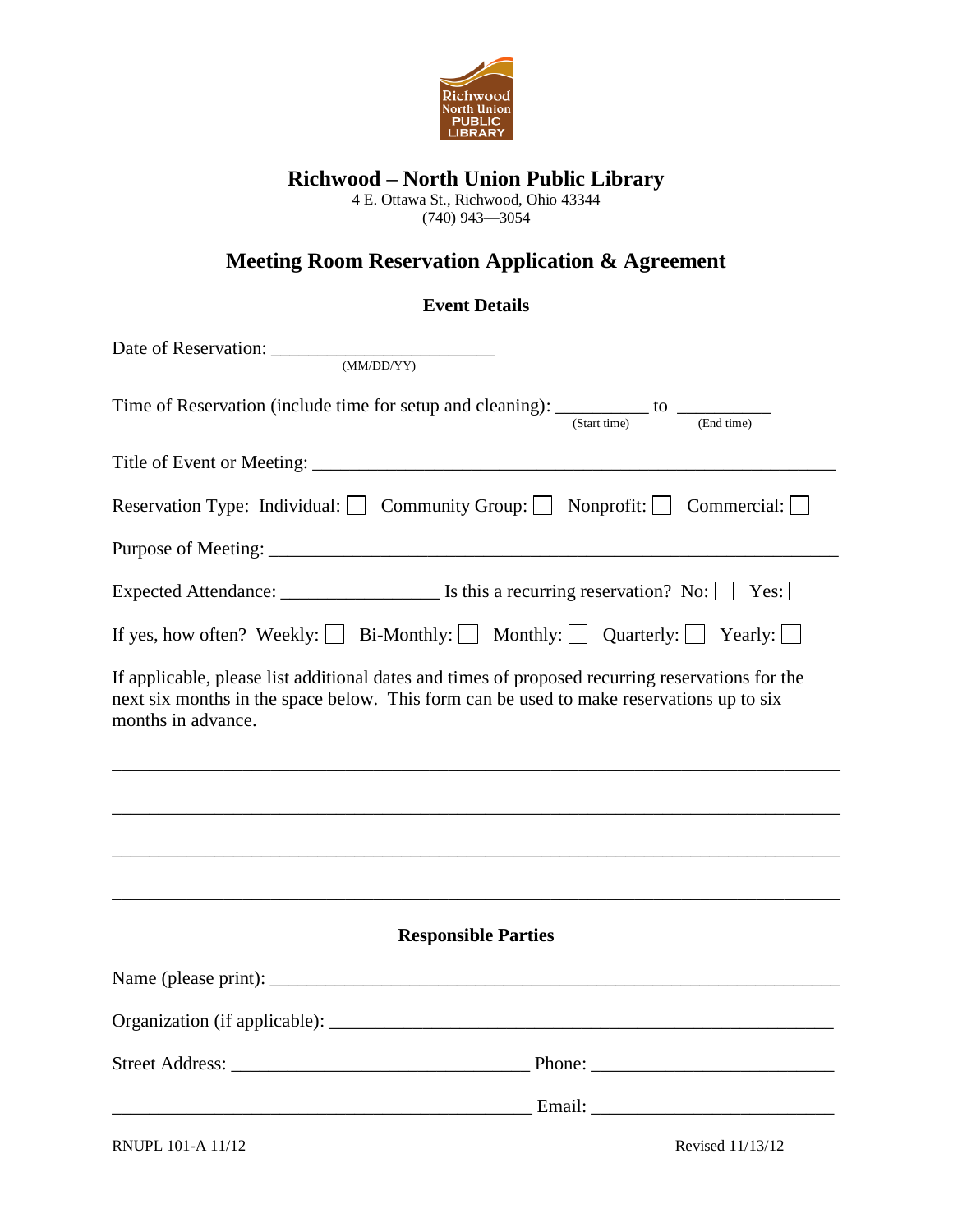

#### **Agreement**

The undersigned applicant, hereby agrees to be responsible for any and all damages to the facilities resulting from this use, and agrees to take responsibility of all the conduct of all persons attending this function. The applicant also agrees to indemnify the Richwood-North Union Public Library and their respective, officers, agents, employees, from and against all bodily and personal injury, loss, claims or damage to any person or property arising in any way from the use or occupancy of the facilities herein contracted by the applicant, its employees, agents, licensees, contractors, invitees. The undersigned has read through the Meeting Room Policy and agrees to comply with the rules and regulations listed therein.

| Applicant's Signature                                     | Date |  |
|-----------------------------------------------------------|------|--|
| Richwood-North Union Public Library Representative ______ |      |  |
| RNUPL Representative's Signature                          | Date |  |

**\*Please note, only the applicant may claim any deposits remaining after use of the meeting room and any unclaimed deposits left longer than 30 days after use will be considered a donation to the library and processed accordingly.**